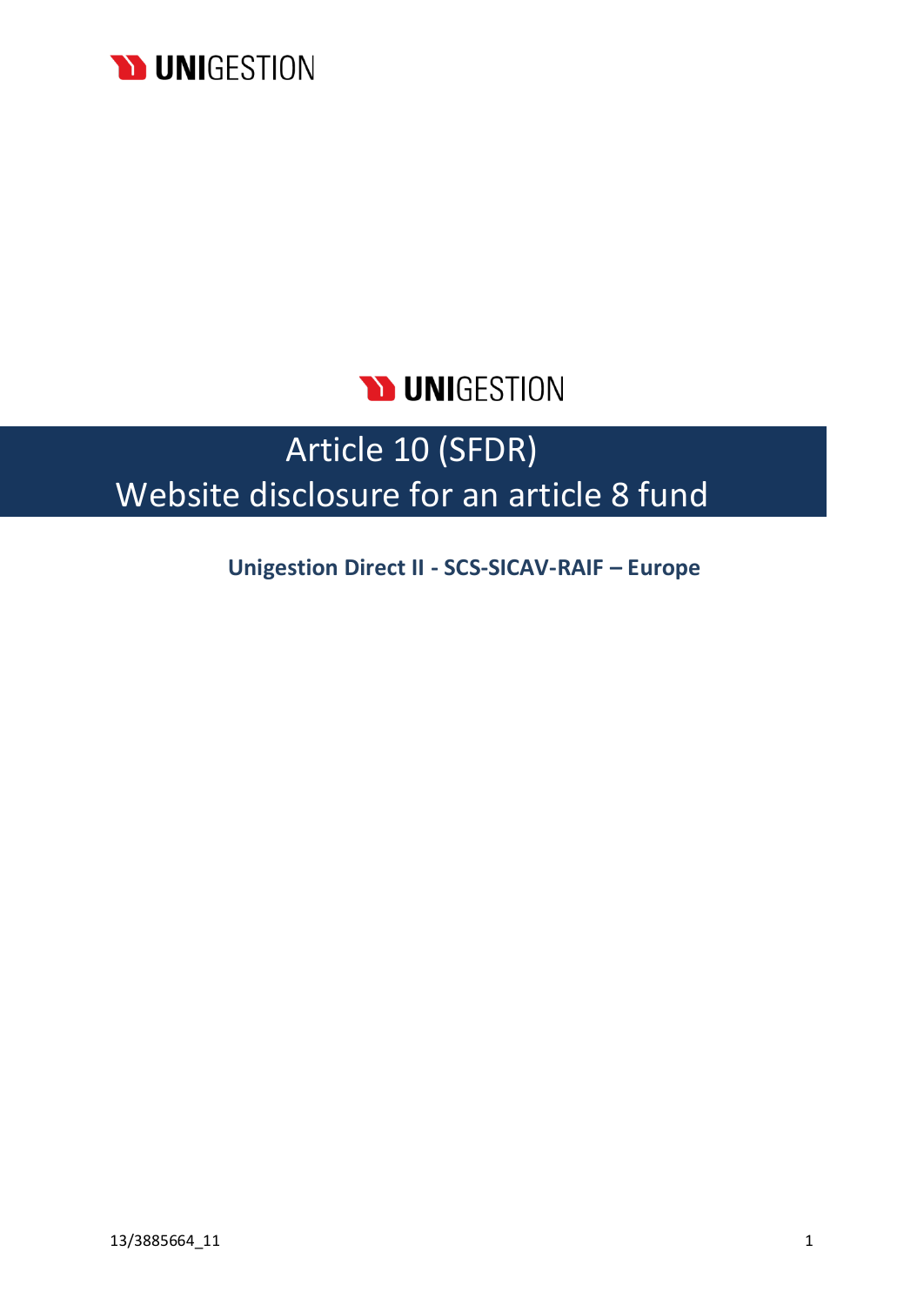

**Product name / legal identifier: Unigestion Direct II - SCS-SICAV - Europe**



**A. Summary**

The Compartment promotes environmental and social characteristics by investing 75% of the Capital Contributions (as defined in the Limited Partnership Agreement) allocated to the Compartment ("**Allocated Capital Contributions**") in privately held companies or other entities ("**Portfolio Companies**") classified as "positively contributing" to at least one of the 17 United Nations Sustainable Development Goals ("**UN SDGs**") ("**Qualifying Companies**"). A Portfolio Company is considered to be "positively contributing" to at least one of the UN SDGs if at least 75% of its revenues is classified as "positively contributing" at the time of the initial investment. This "**Positive Contribution Assessment**" is carried out by the Investment Manager. The Compartment will ensure that at least 75% of the Allocated Capital Contributions are invested in Qualifying Companies, based on the Positive Contribution Assessment made by the Investment Manager at the time of the initial investment. This financial product does not have as its objective a sustainable investment.

The Compartment directly invests in Portfolio Companies with enterprise valuations of less than EUR 500 million located predominantly in Europe and selectively adjacent countries.

The Compartment ensures good governance of Portfolio Companies by applying a Exclusionary Screening to exclude Portfolio Companies active in certain sectors (controversial weapons, tobacco, adult entertainment, thermal coal, predatory lending and UN Global Compact violations) as well as Portfolio Companies lacking ESG policies, having ESG related litigation or identified as high carbon emitters. In addition, the Investment Manager will engage with Portfolio Companies having low governance scores as part of the ESG Scorings.

The Compartment's investments in Qualifying Companies which are aligned with its environmental and social characteristics amount to 75% of the Allocated Capital Contributions of all Limited Partners (as defined in the Limited Partnership Agreement). The Compartment will invest up to 25% of the Allocated Capital Contributions of all Limited Partners in other assets including Portfolio Companies which are not Qualifying Companies, Temporary Investments and derivatives for hedging purposes. The Compartment will invest directly in the Portfolio Companies. The Compartment does not commit to making any sustainable investments and therefore the minimum Taxonomy-alignment of the Compartment's investments is 0%. Portfolio Companies which are not Qualifying Companies will be subject to the Exclusionary Screening. There are no minimum safeguards for Temporary Investments and derivatives.

The Compartment will assess the positive contribution of each Portfolio Company to the UN SDG by defining individual sustainability indicators as part of the due diligence process at the time of the initial investment. The Compartment monitors the attainment of the environmental and social characteristics on an ongoing basis by annually reviewing the Positive Contribution Assessment, performing the ESG Scoring and, on a voluntary basis, collect data on principal adverse impacts on sustainability factors ("**PAI**") of the Portfolio Companies.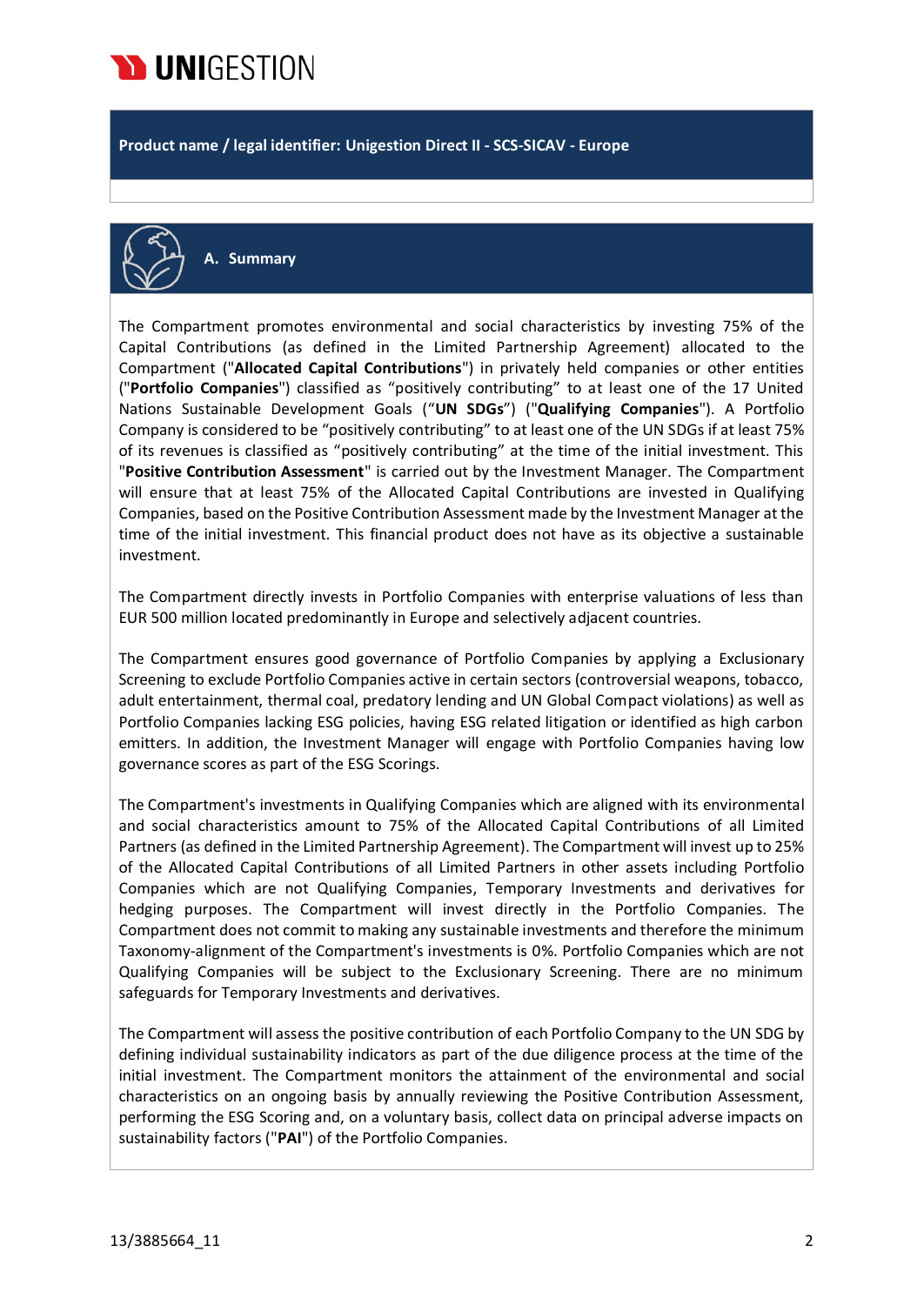

The Positive Contribution Assessment is used as methodology to measure how the environmental and social characteristics promoted by the financial product are met. It will be conducted by the Investment Manager in dialogue with the management of the Portfolio Company.

The Compartment uses a combination of in-house data, technical assessments performed by third parties and third-party data providers, each as available for the respective Portfolio Company, to perform the Positive Contribution Assessment and the ESG Scoring. Such data collected is processed and stored via an internal data management system.

Data for privately owned companies underlying the Positive Contribution Assessment may not be available or have an insufficient data quality. In such cases the Investment Manager will use proxy methodology or rely on data received from the Portfolio Companies.

The Investment Manager has set up a dedicated ESG due diligence process which applies to all Portfolio Companies at the time of the initial investment.

The Investment Manager implements an engagement plan per Portfolio Company based on the Positive Contribution Assessment and the ESG Scoring to address material ESG issues.

No index has been designated as reference benchmark to meet the environmental or social characteristics promoted by the financial product.



**B. No sustainable investment objective**

This financial product promotes environmental or social characteristics, but does not have as its objective a sustainable investment.



**C. Environmental or social characteristics of the financial product**

#### **What are the environmental or social characteristics promoted by this financial product?**

The Compartment promotes environmental and social characteristics by investing a certain portion of the Allocated Capital Contributions in Qualifying Companies classified as "positively contributing" to at least one of the 17 UN SDGs. A Portfolio Company is considered to be "positively contributing" to at least one of the UN SDGs if at least 75% of its revenues is classified as "positively contributing" at the time of the initial investment. The Positive Contribution Assessment is carried out by the Investment Manager.

The Compartment will ensure that at least 75% of the Allocated Capital Contributions are invested in Qualifying Companies, based on the Positive Contribution Assessment made by the Investment Manager at the time of the initial investment.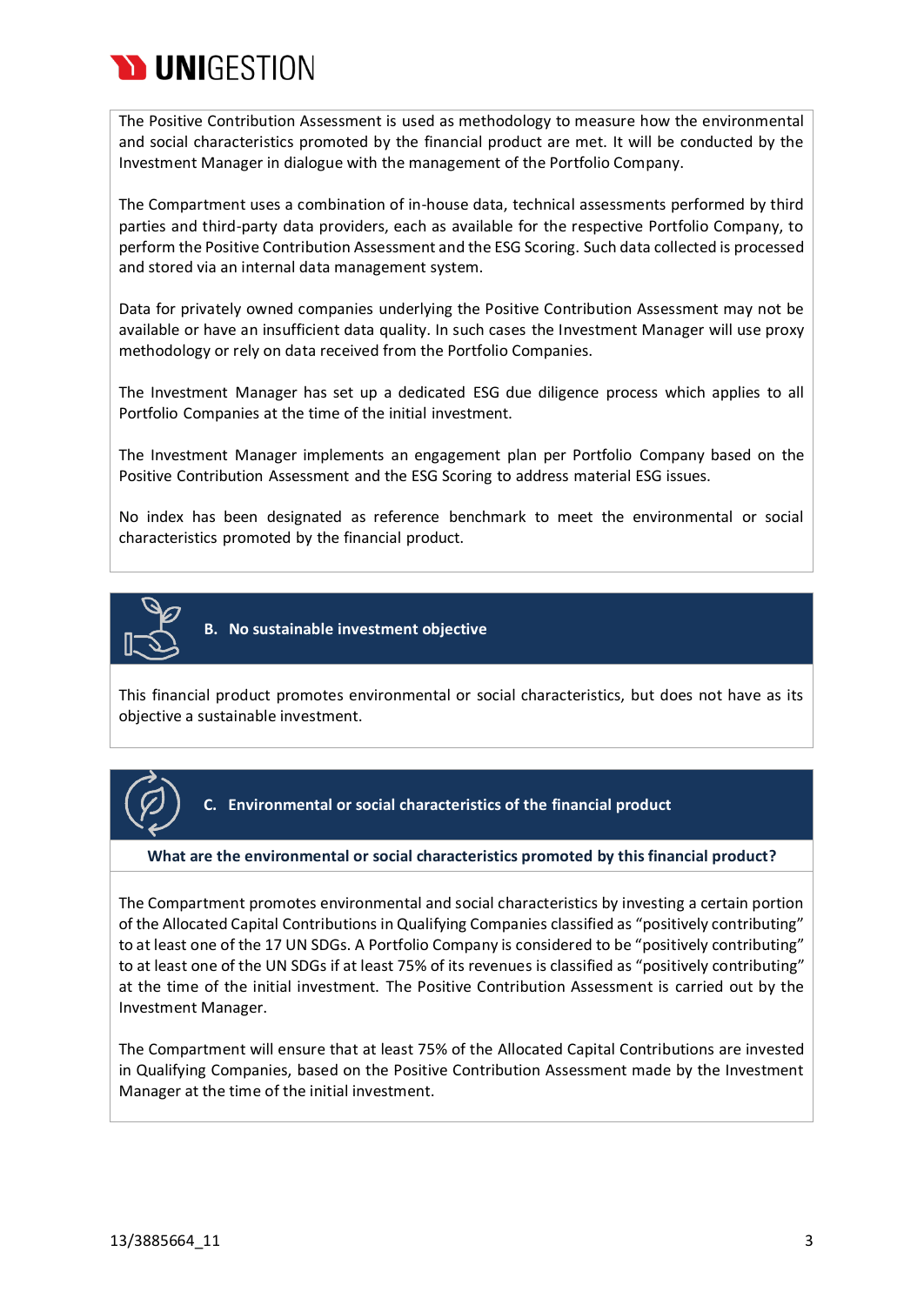



#### **D. Investment strategy**

**What investment strategy does this financial product follow to meet the environmental or social characteristics promoted by the financial product?**

The Compartment directly invests in Portfolio Companies with enterprise valuations of less than EUR 500 million located predominantly in Europe and selectively adjacent countries. The Compartment aims to achieve attractive financial risk adjusted return alongside the promotion of the environmental and social characteristics of the Compartment. The Compartment promotes environmental and social characteristics by investing 75% of the Allocated Capital Contributions in Qualifying Companies (see above Section C.).

#### **What is the policy to assess good governance practices of the investee companies?**

The Investment Manager performs a norm-based and exclusionary screening ("**Exclusionary Screening**") of all Portfolio Companies at the time of the initial investment which aims at excluding investments with clearly unsustainable governance practices as follows:

Any Portfolio Company that violates any of the following exclusion criteria is filtered out immediately:

- controversial weapons businesses that manufacture, distribute or sell controversial arms or ammunitions such as cluster bombs, landmines, depleted uranium, etc;
- tobacco producers businesses principally engaged in the manufacturing of, or trading in, tobacco;
- adult entertainment producers businesses principally engaged in the production of pornography;
- thermal coal businesses with more than 10% of their total revenues derived from thermal coal;
- predatory lending businesses directly involved in unethical lending practices that impose unfair and abusive loan terms on borrowers; and
- companies that are not compliant according to UN Global Compact (UNGC).

The Compartment will also exclude:

- Portfolio Companies with no current ESG policy or no intention to introduce one;
- Portfolio Companies with ESG related litigation; and
- Portfolio Companies identified as high carbon emitters (i.e. Portfolio Companies from sectors generating substantive carbon emissions (e.g. energy production from thermal coal) or Portfolio Companies which, according to individual or proxy data, have high carbon emissions.

The private equity investment committee of the Investment Manager ("**Investment Committee**") approves the ESG due diligence of a new investment, including the exclusions. The compliance with the exclusions is further reviewed by the risk department, pre- and post-investment.

At the time of the initial investment and annually during the Compartment's ownership period, the Investment Manager performs an internal ESG scoring to determine how advanced Portfolio Companies are in integrating ESG matters, based on 20 qualitative and quantitative criteria ("**ESG Scoring**"). As part of this ESG Scoring, the Investment Manager reviews, typically with the support of a third party provider, the governance practices of the respective Portfolio Company, attributing it an ESG score related to good governance (in particular sound management structures, employee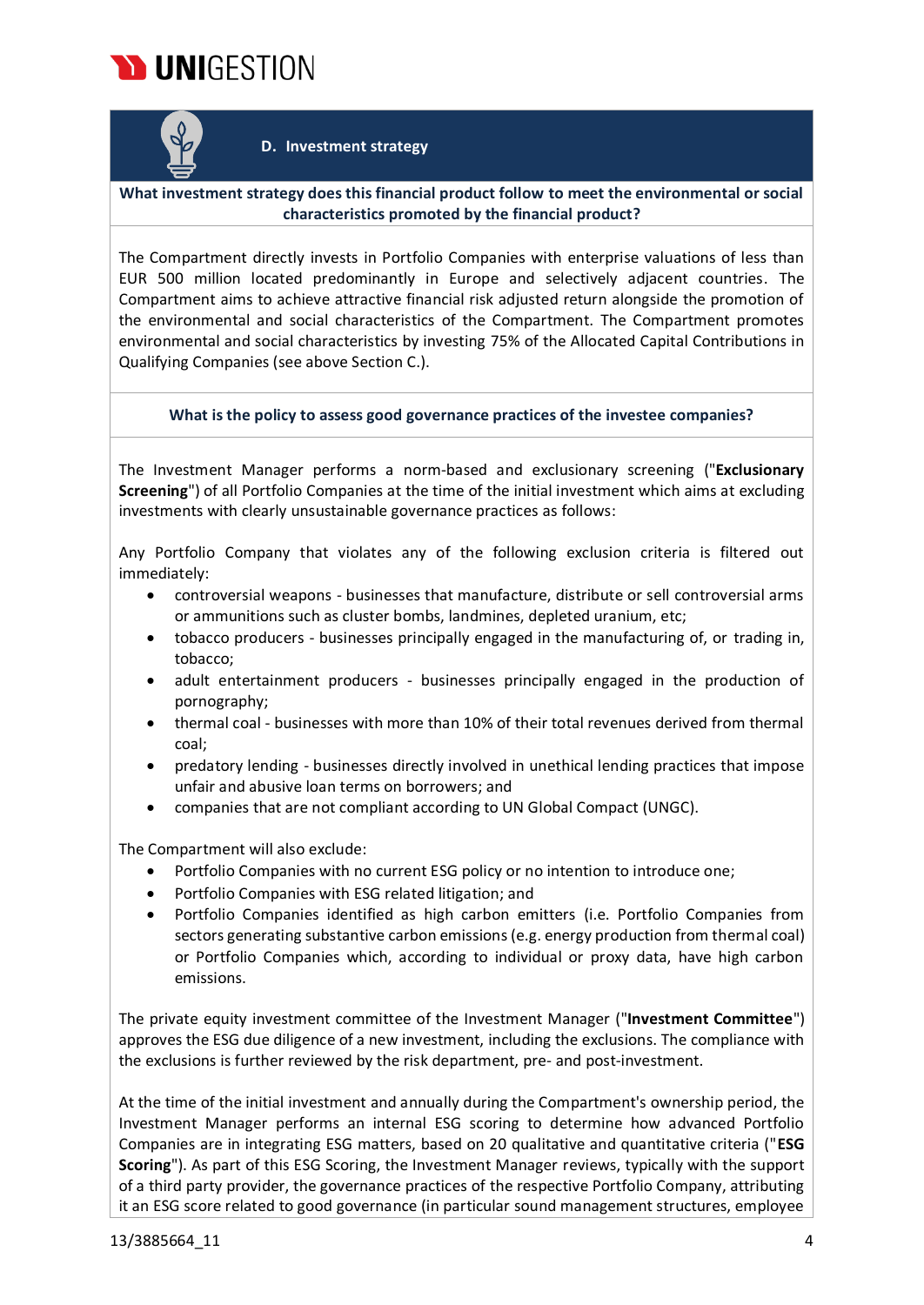

relations, remuneration of staff and tax compliance). The outcome of the ESG Scoring is assessed in the due diligence phase by the Investment Committee.

In relation to the areas where the Portfolio Company scores poorly on governance, steps for a potential improvement are defined in an action plan and implemented via the ongoing active engagement during the Compartment's ownership period. During such period, the Investment Manager monitorsthe good governance practices via itsrepresentation in the board of the Portfolio Company (if applicable) and the Investment Manager annually rates the Portfolio Company's performance on relevant governance matters – e.g. female participation in executive management, participation of independent members in the board of the Portfolio Company, independence of the Portfolio Company's audit committee, existence of a succession plan, key policies (whistleblowing, AML, code of conduct) in place. The Investment Manager expects from Portfolio Companies that annual scores on governance show progression during the ownership period unless the respective Portfolio Company has already achieved the best possible rating.

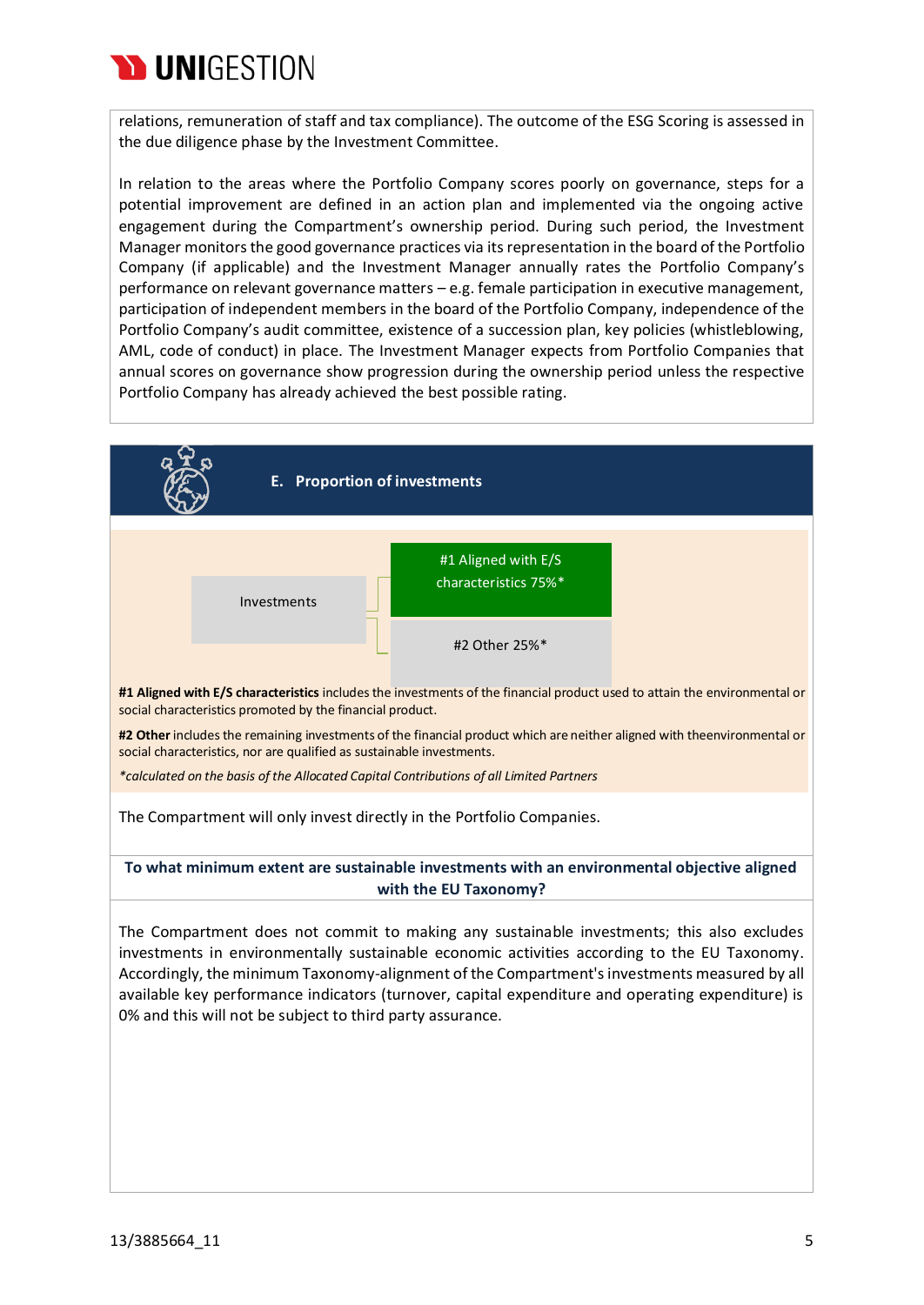

The two graphs below show in green the minimum percentage of investments that are aligned with the EU Taxonomy. As there is no appropriate methodology to determine the Taxonomy-alignment of sovereign bonds\*, the first graph shows the Taxonomy-alignment in relation to all the investments of the financial product including sovereign bonds, while the second graph shows the Taxonomy-alignment only in relation to the investments of the financial product other than sovereign bonds.



As minimum safeguard, all investments in Portfolio Companies will be subject to the Exclusionary Screening (see above Section D.). There are no minimum safeguards for Temporary Investments and derivatives.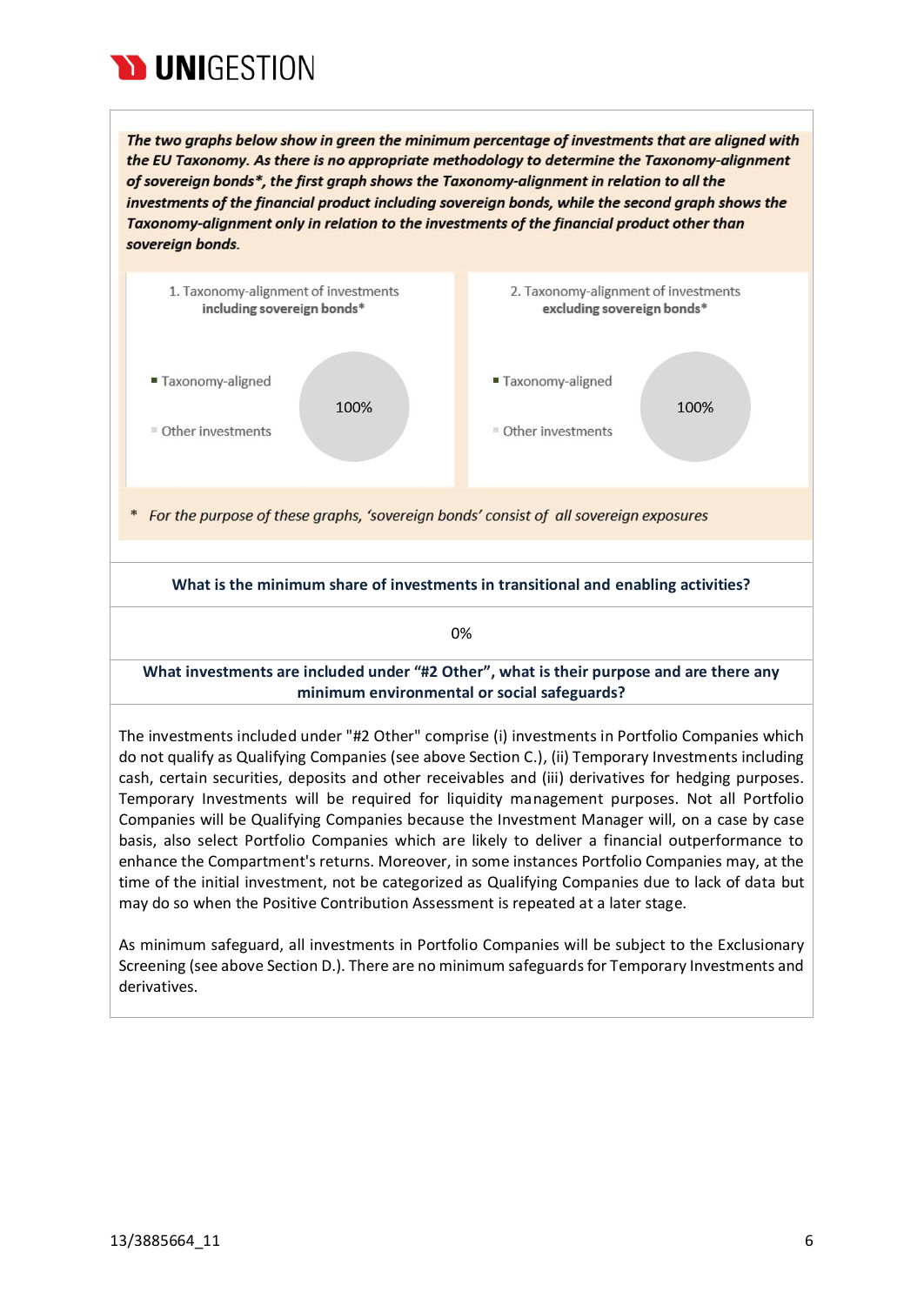



## **F. Monitoring of environmental or social characteristics**

**How are the environmental or social characteristics promoted by the financial product and the sustainability indicators used to measure the attainment of each of those environmental or social characteristics promoted by the financial product monitored throughout the lifecycle of the financial product and which are the related internal/external control mechanisms?**

The Compartment will assess the positive contribution of each Portfolio Company to the UN SDG by defining individual sustainability indicators as part of the due diligence process at the time of the initial investment, such as, for example, efficient water usage, access to information and communications technology, efficiency in health services, use of recycled material in production or access to financial services.

Each Portfolio Company will be monitored on an annual basis in relation to its (i) positive contribution to UN SDGs (see Section C. above and Section G. below) and (ii) ESG Scoring, measuring progresses versus pre-investment assessment. In addition, the Investment Manager will, on a voluntary basis, collect data on PAI of the Portfolio Companies oriented at the indicators defined in Annex I to the SFDR regulatory technical standards adopted on 6 April 2022. Based on the Positive Contribution Assessment (see Section C. above) and the ESG Scoring (see Section D. above) the Investment Manager will implement an engagement plan per Portfolio Company, as described in Section K. below.



**G. Methodologies**

**What are the methodologies to measure how the environmental or social characteristics promoted by the financial product are met?**

The Positive Contribution Assessment (see Section C. above) is conducted by the Investment Managerin dialogue with the management of the Portfolio Company. Such assessment is performed through an expert judgement by the Investment Manager based on the available data (such as commercial due diligence reports, market studies, ESG reports). The Investment Manager's Investment Committee approves the assessment made.



**H. Data sources and processing**

**What are the data sources used to attain each of the environmental or social characteristics and the measures taken to ensure data quality, how is data processed and which proportion of that data is estimated?**

Due to scarcity of the external data for private equity portfolio companies the Compartment uses a combination of the following data sources (to the extent for each Portfolio Company) with regard to the Positive Contribution Assessment and the ESG Scoring: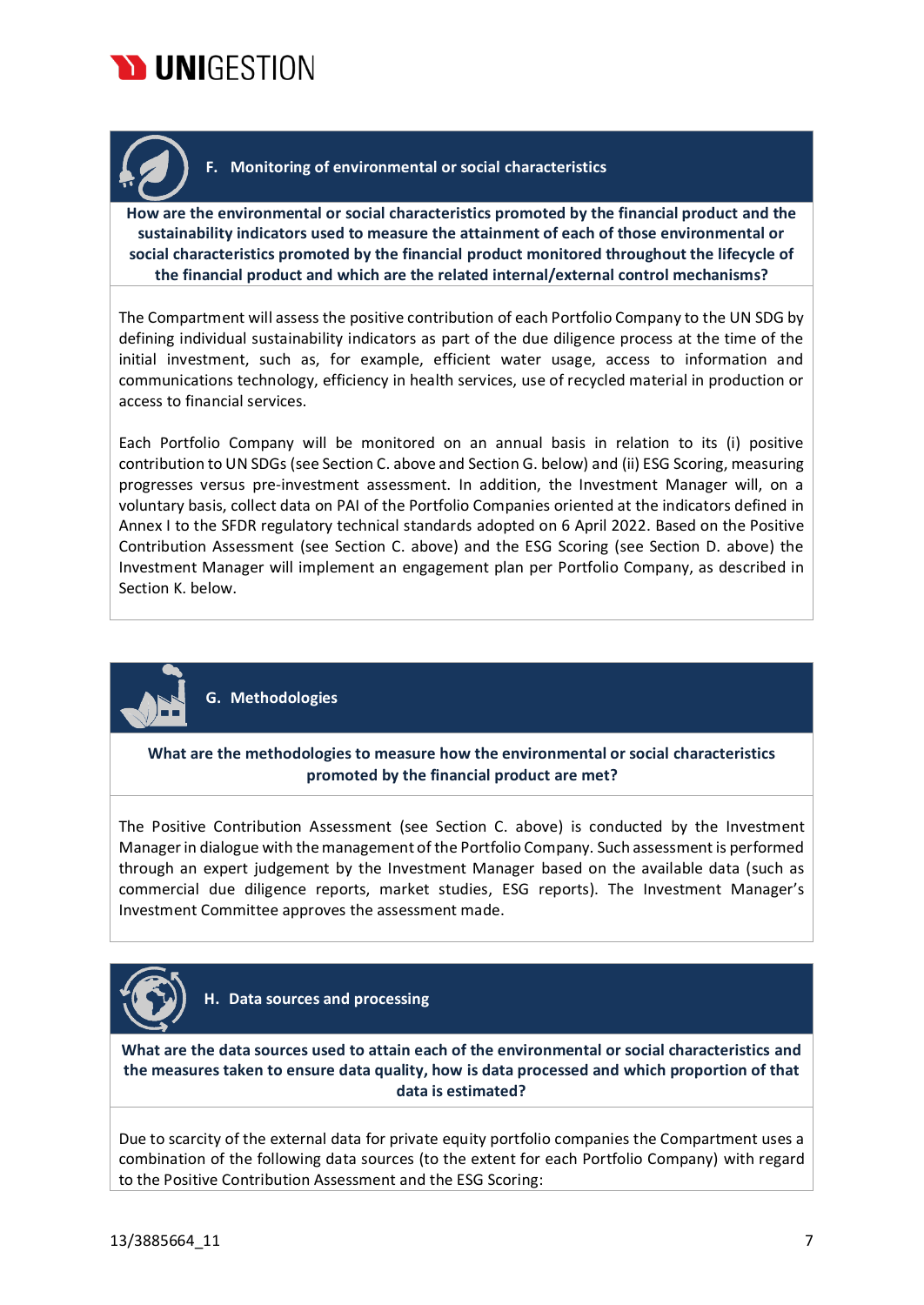## **WUNIGESTION**

- In-house data notably gathered through questions that are asked during the due diligence process and post-investment engagement;
- Technical assessments performed by third parties; and
- Third-party data providers selected on a company by company basis.

Such collected data is processed and stored via an internal data management system. For data related with ESG KPIs, the vast majority is currently based on proxy methodology.



**I. Limitations to methodologies and data**

### **What are the limitations to the methodologies and data sources and how do such limitations not affect the attainment of the environmental and social characteristics?**

There are limitations around data availability and quality for privately owned companies which need to be considered by the Investment Manager when making the Positive Contribution Assessment. Information from third party data providers is rarely available for privately held Portfolio Companies. In such cases the Investment Manager will use proxy methodology or rely on data from the potential Portfolio Companies under review. The Investment Manager has set the relevant threshold for Qualifying companies at 75% (see Section C. above) to ensure that, on a case by case basis, the Investment Manager may also invest in Portfolio Companies where the data required for the Positive Contribution Assessment is not yet available.



**J. Due diligence**

**How is the due diligence carried out on the underlying assets of the financial product and which are the internal and external controls on that due diligence?**

The below chart illustrates the investment due diligence process applied to any investment opportunity of the Compartment:

| <b>Sourcing</b>                                                                                                                                                                                                                                                                                  | <b>Preliminary</b><br><b>Review</b>                                                                                                                                                                                                                          | <b>Scoring and</b><br><b>Early Warning</b><br><b>Memo</b>                                                                                                                                                                                                                                             | <b>Modelling and</b><br><b>Due Diligence</b>                                                                                                                                                                                                                                                                                              | <b>IC Decision and</b><br><b>Execution</b>                                                                                                            | <b>Monitoring</b>                                                                                                                                                                                         |
|--------------------------------------------------------------------------------------------------------------------------------------------------------------------------------------------------------------------------------------------------------------------------------------------------|--------------------------------------------------------------------------------------------------------------------------------------------------------------------------------------------------------------------------------------------------------------|-------------------------------------------------------------------------------------------------------------------------------------------------------------------------------------------------------------------------------------------------------------------------------------------------------|-------------------------------------------------------------------------------------------------------------------------------------------------------------------------------------------------------------------------------------------------------------------------------------------------------------------------------------------|-------------------------------------------------------------------------------------------------------------------------------------------------------|-----------------------------------------------------------------------------------------------------------------------------------------------------------------------------------------------------------|
| <b>Positive</b><br><b>Contribution to</b><br><b>SDGs (directs)</b><br>• Growth<br>underpinned by<br>long-term trends<br>Positive<br>$\bullet$<br>contribution to at<br>least one SDG<br><b>SDG-aligned</b><br>Investment<br>Themes (funds)<br>Themes driven by<br>$\bullet$<br>global megatrends | <b>ESG Screening</b><br>(ESG deal screening)<br><b>Exclusion list</b><br>$\bullet$<br>based on UN PRI<br>Negative<br>٠<br>screening: no ESG<br>policy or no<br>intention to<br>develop one, no<br><b>ESG</b> related<br>litigations, high<br>carbon emitters | <b>Preliminary ESG</b><br>Analysis<br>(ESG deal cockpit &<br>Early Warning Memo)<br><b>Preliminary ESG</b><br>score<br>Oualitative<br>٠<br>assessment of<br>material ESG risks<br>Material ESG risks<br>documented in<br>Early Warning<br>Memo for<br>consideration by<br>the Investment<br>Committee | <b>ESG Due Diligence</b><br>(ESG deal cockpit)<br><b>Completion of ESG</b><br>questionnaire<br>Ouantitative<br>٠<br>assessment of<br>material ESG risks -<br>KPIs definition and<br>financial impact<br>• Final ESG score<br>Engagement<br>٠<br>potential analysis<br>Determination of<br>engagement plan<br>(path to "best in<br>class") | <b>Final ESG</b><br>Validation<br><i>(Investment)</i><br>recommendation)<br>Approval of ESG<br>due diligence<br>outcome by<br>Investment<br>Committee | <b>Ongoing ESG</b><br>Engagement<br>(ESG deal cockpit)<br>Implementation of<br>engagement plan<br>Ongoing monitoring<br>Annual update of<br>assessment /<br>scoring<br>Annual report to<br>٠<br>investors |
|                                                                                                                                                                                                                                                                                                  |                                                                                                                                                                                                                                                              |                                                                                                                                                                                                                                                                                                       |                                                                                                                                                                                                                                                                                                                                           |                                                                                                                                                       |                                                                                                                                                                                                           |